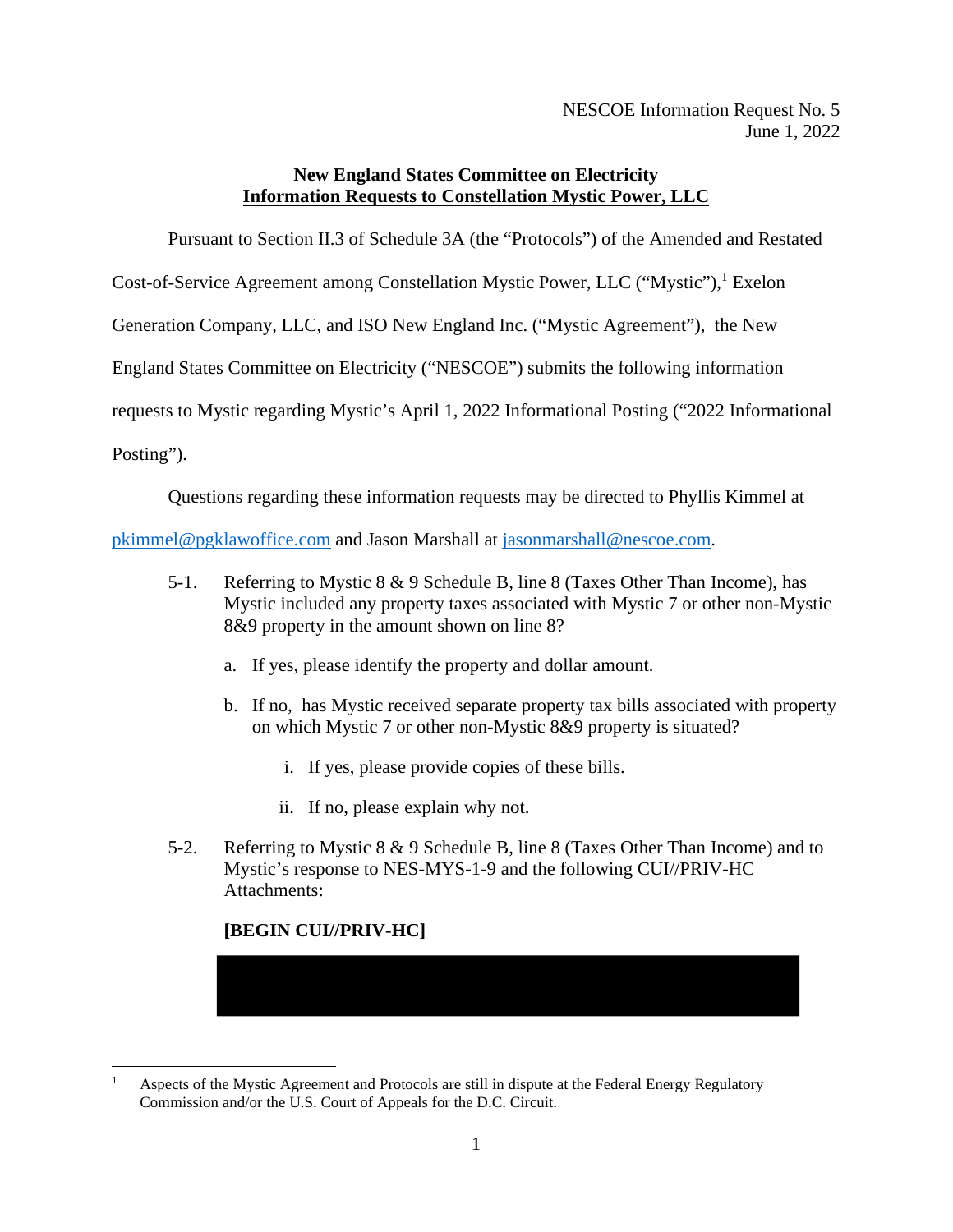NESCOE Information Request No. 5 June 1, 2022